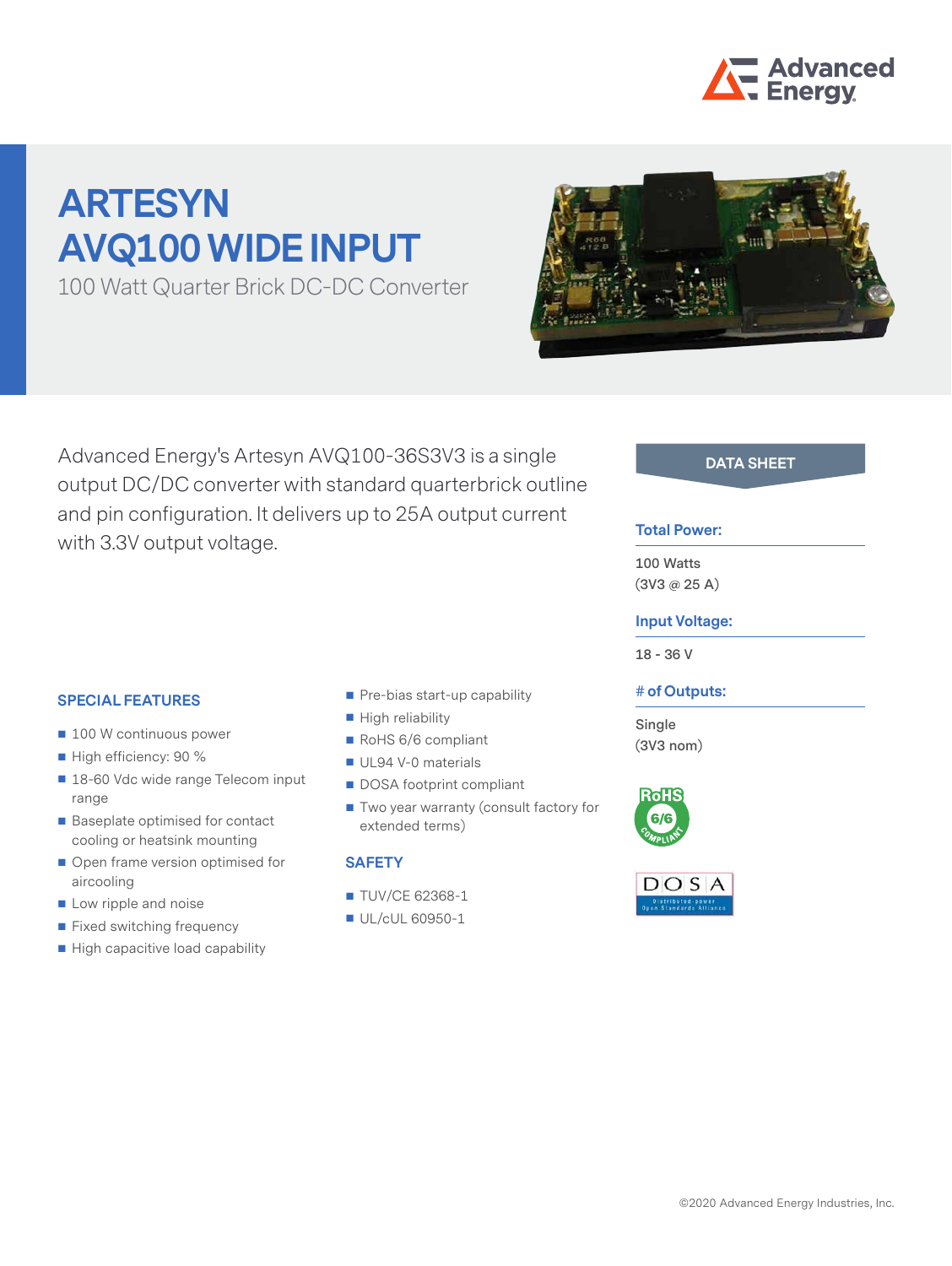# **AVQ100-WIDE-INPUT**

# **ELECTRICAL SPECIFICATIONS**

| Input                                            |                                                                        |  |  |
|--------------------------------------------------|------------------------------------------------------------------------|--|--|
| Input range                                      | 18 - 60 VDC                                                            |  |  |
| Input surge                                      | 80 V / 100 mSec                                                        |  |  |
| Input UVLO                                       | Turn-on: 17.7 Vdc nom<br>Turn-off: 15.1 Vdc nom<br>Hysteresis: 1.6 Vdc |  |  |
| Input currrent maximum                           | 6 Amps                                                                 |  |  |
| Efficiency (48 Vin, 25 °C ambient)               | 90% at 3V3 peak efficiency                                             |  |  |
| I/O insulation<br>I/O isolation                  | <b>Basic insulation</b><br>1500 Vdc                                    |  |  |
| Output                                           |                                                                        |  |  |
| Output voltage                                   | 3V3 nominal set point                                                  |  |  |
| Output voltage regulation                        | $3V3 \pm 1\%$                                                          |  |  |
| Output current maximum                           | 25 A @ 3V3 output voltage                                              |  |  |
| Noise & ripple                                   | 40 mV pk-pk max (@ 3V3)                                                |  |  |
| Overtemperature protection                       | Baseplate: 110 °C baseplate<br>Open frame: 130 °C hotspot              |  |  |
| Overvoltage protection<br>Method / OVP operation | 4.2 V nominal<br>Auto recovery                                         |  |  |
| Overcurrent protection<br>Method / OCP operation | 35 A nominal<br>Auto recovery hiccup mode                              |  |  |
| Control                                          |                                                                        |  |  |
| Enable                                           | Positive or Negative option                                            |  |  |
| Output voltage trim range                        | $-20\%$ to $+10\%$ Vout                                                |  |  |
| Switching frequency                              | 300 KHz                                                                |  |  |

## **ENVIRONMENTAL SPECIFICATIONS**

| Storage temperature             | -40 °C to +105 °C                       |
|---------------------------------|-----------------------------------------|
| Ambient temperature             | $-40 °C$ to $+85 °C$                    |
| Baseplate operating temperature | $-40$ °C to +100 °C (no power derating) |
| <b>MTBF</b>                     | 1 million hours target                  |

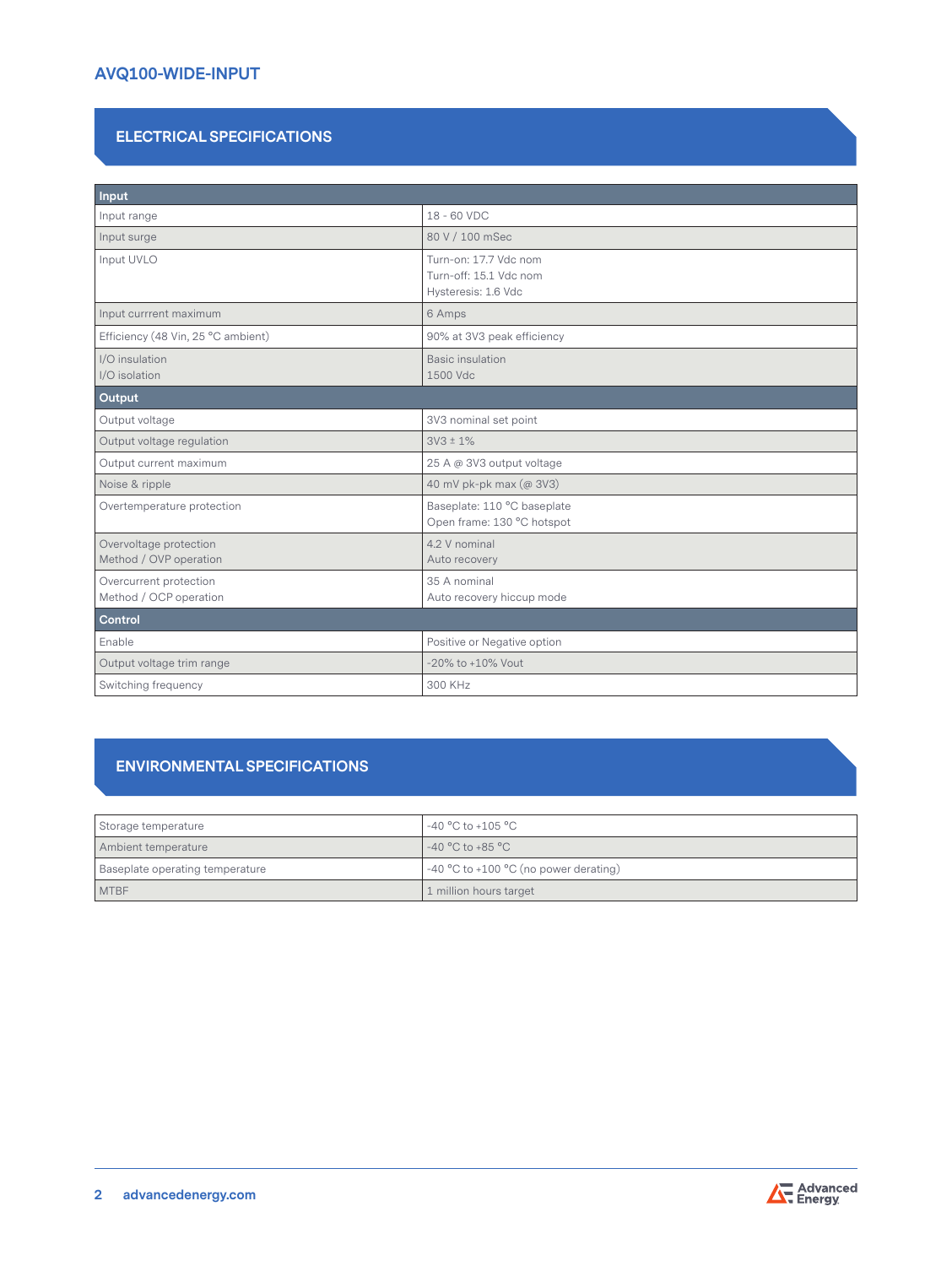## **ORDERING INFORMATION**

| Model number      | Input voltage | Output voltage set-point | <b>Output Current</b> | <b>Efficiency</b> |
|-------------------|---------------|--------------------------|-----------------------|-------------------|
| AVQ100-36S3V3-6L  | 18 - 60 Vdc   | 3V3 dc                   | 25 A max              | 90% full load     |
| AVQ100-36S3V3B-6L | $18 - 60$ Vdc | $3V3$ dc                 | $25A$ max             | 90% full load     |

 $"$ -6" = 3.8 mm pin length

 $"$ -L" = RoHS 6/6 compliant

# **MECHANICAL DRAWINGS**





UNIT: mm[inch] BOTTOM VIEW: pin on upside TOLERANCE: X.Xmm±0.5mm[X.X in.±0.02in.] X.XXmm±0.25mm[X.XX in.±0.01in.]





Advanced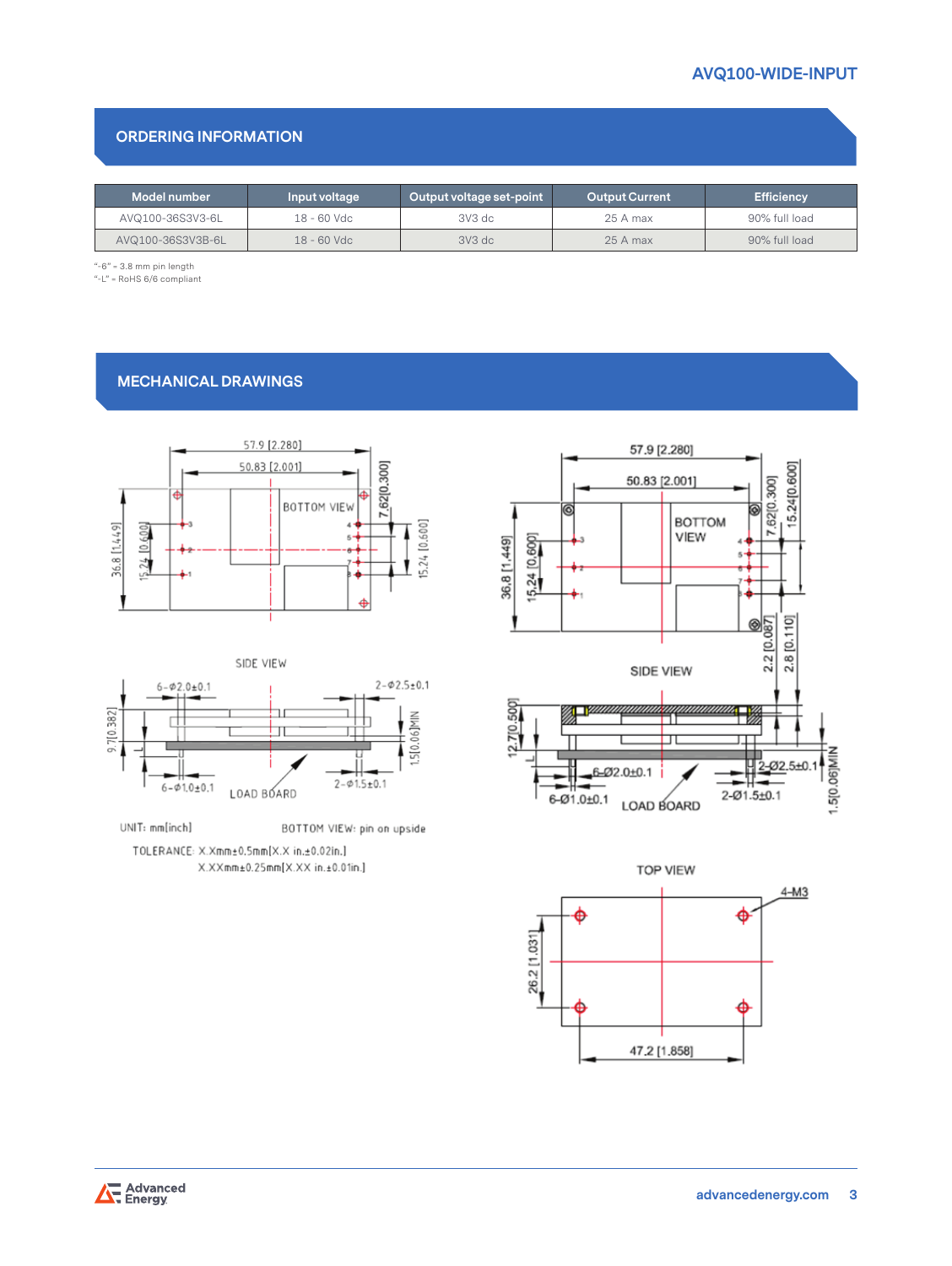# **AVQ100-WIDE-INPUT**

# **PIN LENGTH OPTION**

| <b>Device Code Suffix</b> |                    |  |
|---------------------------|--------------------|--|
|                           |                    |  |
| $-4$                      | 4.8 mm+/-0.5 mm    |  |
| $-6$                      | $3.8$ mm+/-0.5 mm  |  |
| -8                        | $2.8$ mm+/-0.25 mm |  |
| <b>NONE</b>               | $5.8$ mm+/-0.5 mm  |  |

## **PIN ASSIGNMENTS**

| Pin# |         | <b>Function</b> |             |
|------|---------|-----------------|-------------|
|      | $+V$ in |                 | -Sense      |
|      | Enable  |                 | <b>Trim</b> |
|      | $-V$ in |                 | +Sense      |
|      | -V out  |                 | +V out      |

Notes:

1. All specifications are subject to change without notice. Mechanical drawings are for reference only.

2. Warranty: 2 years

3. Label and logo appearance may vary from what is shown on mechanical drawings.